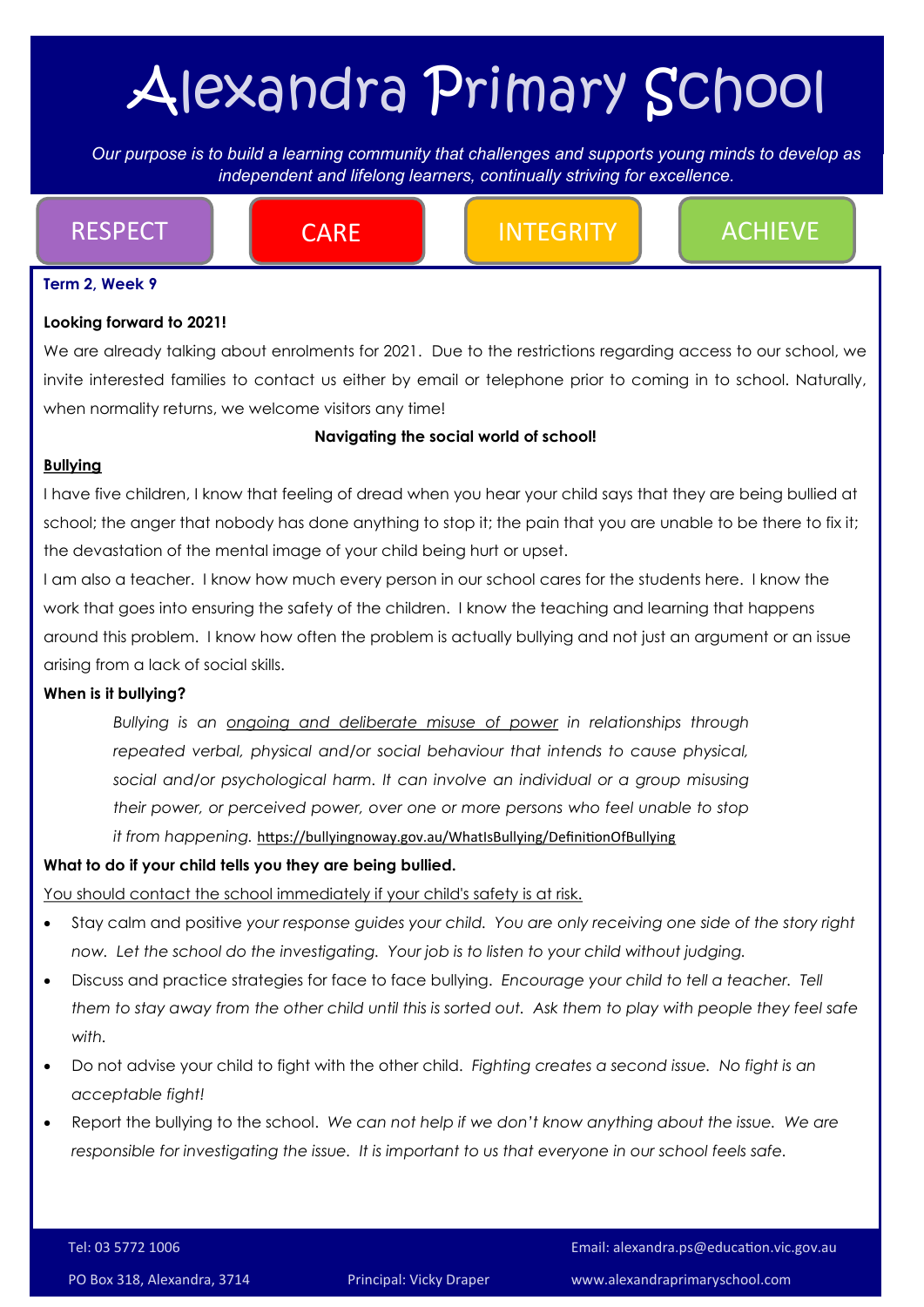

#### **Where can you go for help?**

[Bullying No Way website](https://bullyingnoway.gov.au/) [Kids Help Line](https://kidshelpline.com.au/teens/issues/bullying) [The Bully Project](https://thebullyproject.com.au/parents/) [Department of Education](https://www.education.vic.gov.au/about/programs/bullystoppers/Pages/advicedealingwithbullying.aspx) Alexandra Primary School!

#### **We are open for business...but differently!**

Our Administration area is open and we are in! Even though we are looking more flash than ever, we are still working with Covid 19 restrictions. If you need us, you must phone first. If you are collecting children early, we will deliver them to your car. If you are dropping off children late, send them in to us. If you want to chat to a teacher, telephone or email first.

Happy learning!

#### **Vicky Draper Victoria.Draper@education.vic.gov.au**

#### **Reminders...**

- Students require a water bottle for school. **There will be no drink taps open at all!**
- $\checkmark$  Name all school uniform
- $\checkmark$  Leggings are not part of our school uniform (girls are welcome to wear pants!)

| <b>Finishing Time</b> | Grade                 |
|-----------------------|-----------------------|
| 3.10                  | Foundation and 1/2B   |
| 3.15                  | $1/2A$ and $4/5$      |
| 3.20                  | $3/4$ , 5/6A and 5/6B |

Tel: 03 5772 1006 Email: alexandra.ps@edumail.vic.gov.au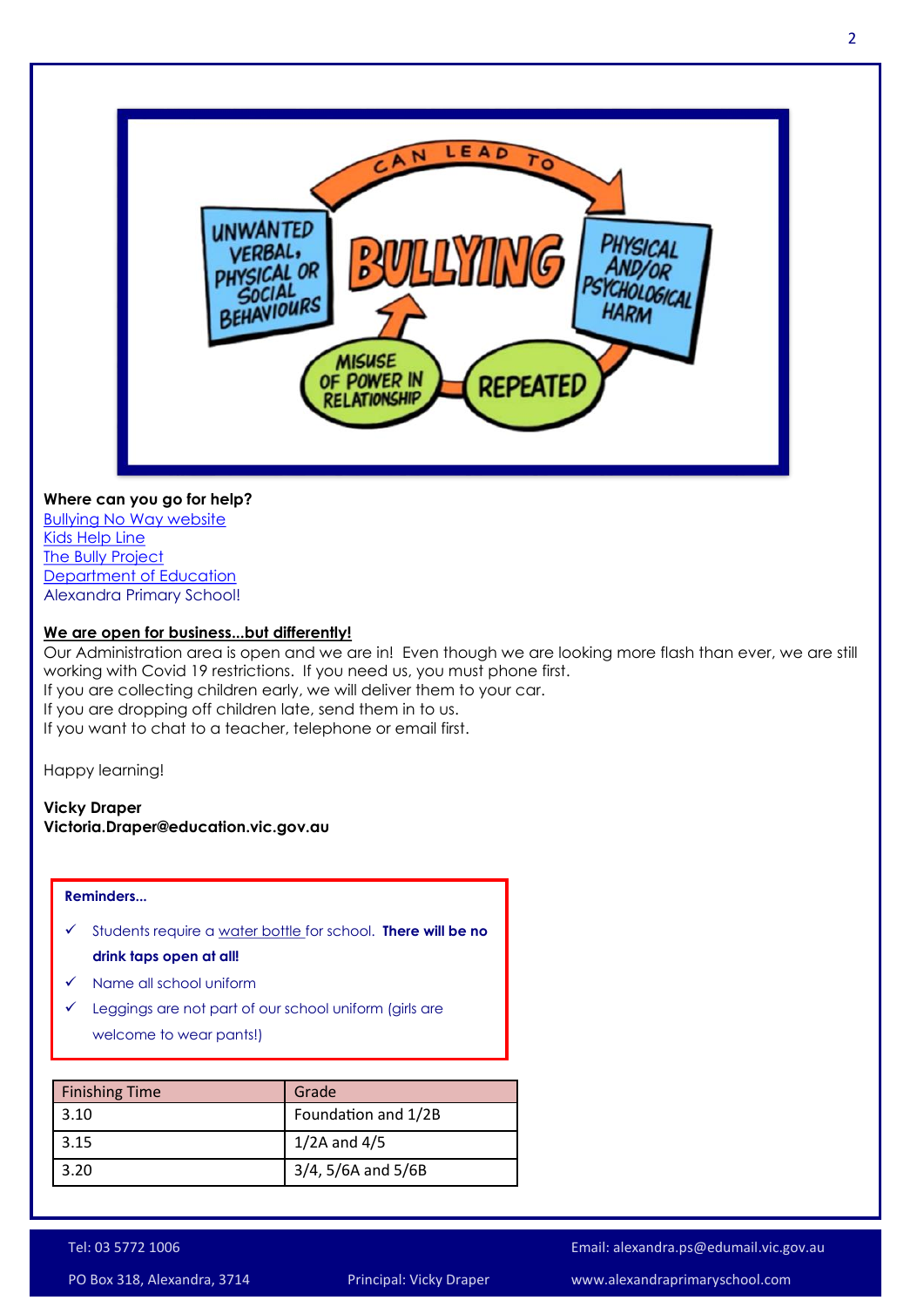# Alexandra Primary School

3

*Our purpose is to build a learning community that challenges and supports young minds to develop as independent Our purpose is to build a learning community that challenges and supports young minds to develop as independent and lifelong learners, continually striving for excellence.* 



PO Box 318, Alexandra, 3714 Principal: Vicky Draper www.alexandraprimaryschool.com